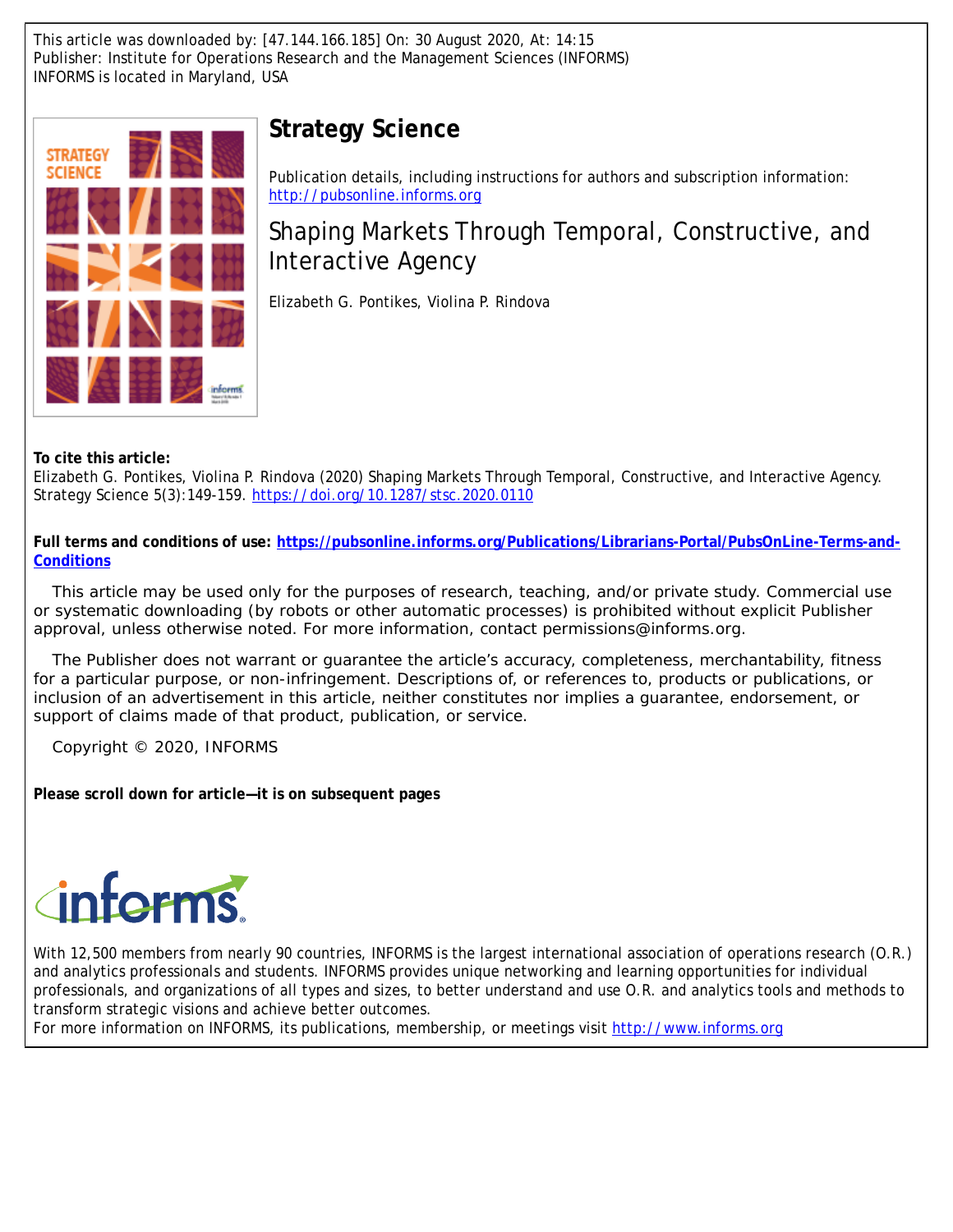Special Issue Introduction

# Shaping Markets Through Temporal, Constructive, and Interactive Agency

#### Elizabeth G. Pontikes,<sup>a</sup> Violina P. Rindova<sup>b</sup>

a Graduate School of Management, University of California, Davis, Davis, California 95616; <sup>b</sup>Marshall School of Business, University of Southern California, Los Angeles, California 90089

Contact: [egpontikes@ucdavis.edu,](mailto:egpontikes@ucdavis.edu) D<https://orcid.org/0000-0002-6776-2347> (EGP); [rindova@marshall.usc.edu,](mailto:rindova@marshall.usc.edu) <https://orcid.org/0000-0002-4197-8908> (VPR)

Received: June 19, 2020 Revised: June 19, 2020<br>Accepted: June 19, 2020 Accepted: June 19, 2020 Published Online in Articles in Advance: August 12, 2020 <https://doi.org/10.1287/stsc.2020.0110> Copyright: © 2020 INFORMS **Abstract.** In this introductory essay, we develop a theoretical framework of agency as a basis for strategic shaping and market transformation. We conceive of agency as both constrained and enabled by structure, and we build on sociological views that treat market structures as pairings of cultural schemas and material resources that are mutually sustaining. Structures contain the seeds for change because contradictions and conflicts that are inherent to structure inspire agents to imagine a new order and provide pathways to enact them. We theorize three connected forms of agency. Constructive agency captures agents' ability to differently apply schemas to mobilize resources and improve their strategic positions. Temporal agency underlies agents' autonomy and individuation, and enables agents to envision new possibilities. *Interactive agency* captures the collective nature of agency, where interactions among heterogeneous actors provide opportunities for agents to persuade others of their changing conceptions and learn new schemas, expanding agents' repertoires for shaping opportunities.

Keywords: shaping • agency • imagination • structure • structuration • market creation • market

The focus of this special issue is firm strategies that fundamentally change markets. Markets are largely understood as "structured and patterned exchanges that exhibit a high degree of regularity in product/ service offering, the roles that actors play in the exchange, and the infrastructure that enables and governs the exchange" (Lee et al. [2018,](#page-11-0) p. 245). The study of market structures is a mainstay in understanding sources of competitive advantage, including industry and mobility barriers, strategic groups, product market categories, ecosystems, industry and organizational architectures, value-added networks, alliance portfolios, and business models.

Much of this research has taken market structures as given and examined strategic behavior within them. However, as Cattani et al. ([2018](#page-10-0), p. 632) recently observed, this conceptualization of markets and competition is evolving, and "the field has moved from viewing competitive forces as uniform and exogenous constraints that are imposed on a firm's strategic choices . . . toward . . . agentic notions of the strategic 'playing field.'" Strategy scholars are increasingly recognizing that shaping the environment is a source of strategic opportunities (Rindova and Fombrun [1999](#page-11-1), Teece [2007](#page-11-2), Gavetti and Menon [2016,](#page-10-1) Gavetti et al. [2017](#page-10-2), Pontikes [2018,](#page-11-3) Rindova and Courtney [2020\)](#page-11-4). The papers in this special issue respond closely to our call for "studying how firms reshape market structures and chart new trajectories" (Pontikes and Rindova [2019,](#page-11-5) p. 60). Collectively, they span firm, market, and stakeholder levels of analysis and offer novel understandings about the dynamics of market creation and transformation.

The goal of our paper is to provide a theoretical framework for agency as the basis of strategic shaping, building on the idea that agency and structure are intertwined. Our theoretical point of departure is Giddens' [\(1984](#page-10-3)) structuration theory, which has been of long-standing interest to sociologists and institutional theorists in organizational research. Structuration theory portrays agency and structure as mutually constitutive. Agency is both constrained and enabled by structure, which provides the rules and resources that make actions possible and comprehensible.

We develop a framework that focuses on agents and  $d$ ifferent forms of agency.<sup>[1](#page-10-4)</sup> We theorize three connected forms of agency—constructive, temporal, and interactive—that underlie multiple shaping processes related to structure, agents, and interaction contexts. These three forms of agency capture how actors exercise agency using the structures they are embedded in, how they gain autonomy relative to these structures, and how they influence others in market interactions. Collectively, the three forms of agency provide a theoretical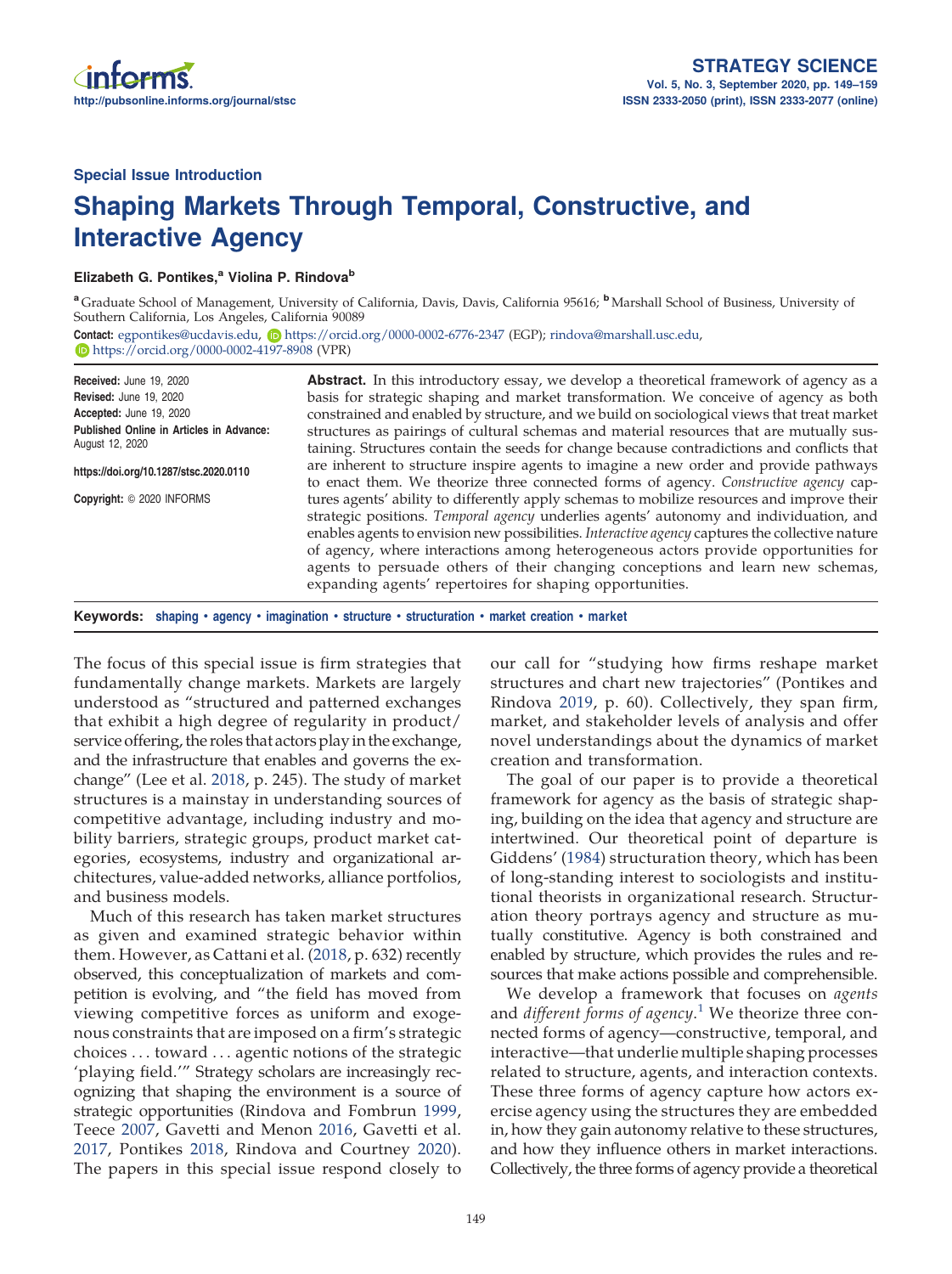foundation for understanding how agents develop, acquire, and exercise agentic capacities.<sup>2</sup>

First, we theorize constructive agency by building on Sewell's [\(1992](#page-11-6)) definition of structure as a combination of schemas and resources and definition of agency as the ability of actors to apply new schemas to existing resource arrays. Agents exercise constructive agency when they "transpose and extend schemas to new contexts" (Sewell [1992](#page-11-6), p. 18). We propose that, with constructive agency, actors generate and select varying and novel schema-resource combinations to improve their strategic positions and often transform the structures within which they are embedded. Thus, constructive agency enables actors to change their access to and control of resources, including changing the patterns of resource availability for others.

Second, we introduce the notion of temporal agency to explain how actors gain autonomy and develop distinctive perspectives relative to structurally reinforced action patterns. Temporal agency captures the conscious self-reflection through which agents become autonomous and individuated. The temporal embeddedness of individuated agents distinguishes them from the individualistic agents of economic models. Temporal agency connects an agent's unique experiences over the temporal horizons of the past, present, and future. It individuates agents' perspectives and endows them with uniquely crafted identities and action repertoires, as well as dreams and visions for the future. Temporal agency provides the perspectives from which agents seek to change their positions and transform the structure—changes that are enacted through constructive agency.

Third, we account for collective aspects of agency by theorizing interactive agency as the processes through which agents shape and are themselves shaped in interactions with heterogeneous market actors. Interactive agency, in our view, involves both shaping the perspectives of others and learning from them. It spurs agents to reflect and reimagine possibilities, energizing their temporal agency. Interactive agency amplifies, or contracts, agents' visions and actions through synchronization, or discord, with others.

These ideas form the core building blocks of our framework, represented in Figure [1](#page-2-0). The central line in Figure [1](#page-2-0) represents how structure—as articulated in sociological treatments by Giddens [\(1976](#page-10-6), [1984\)](#page-10-3), Sewell ([1992\)](#page-11-6), and others—enables agents to exercise constructive agency and develop strategic positions, which are based on the schemas they adopt and the resources they mobilize. These positions are the foundation from which agents engage and influence others—and, to the degree possible, exert market power. Agents influence other market actors through interactive agency, which involves a variety of persuasive activities, represented in the bottom line of Figure [1](#page-2-0). The top line in Figure [1](#page-2-0) describes temporal agency, through which agents gain autonomy and individuation. Figure [1](#page-2-0) reflects our arguments that agentic behavior is shaping behavior. This is in departure from prior views defining shaping strategies in terms of outcomes (e.g., changing industry payoffs for all actors; Gavetti et al. [2017\)](#page-10-2), specific symbolic choices (e.g., Suarez et al. [2015\)](#page-11-7), or resource commitments (e.g., Rindova and Courtney [2020](#page-11-4)).

## Interpretative-Material Structure and Constructive Agency

#### Structure as Schema-Resource Combinations

Understanding market creation and transformation requires an integrative conception of structure and agency.



<span id="page-2-0"></span>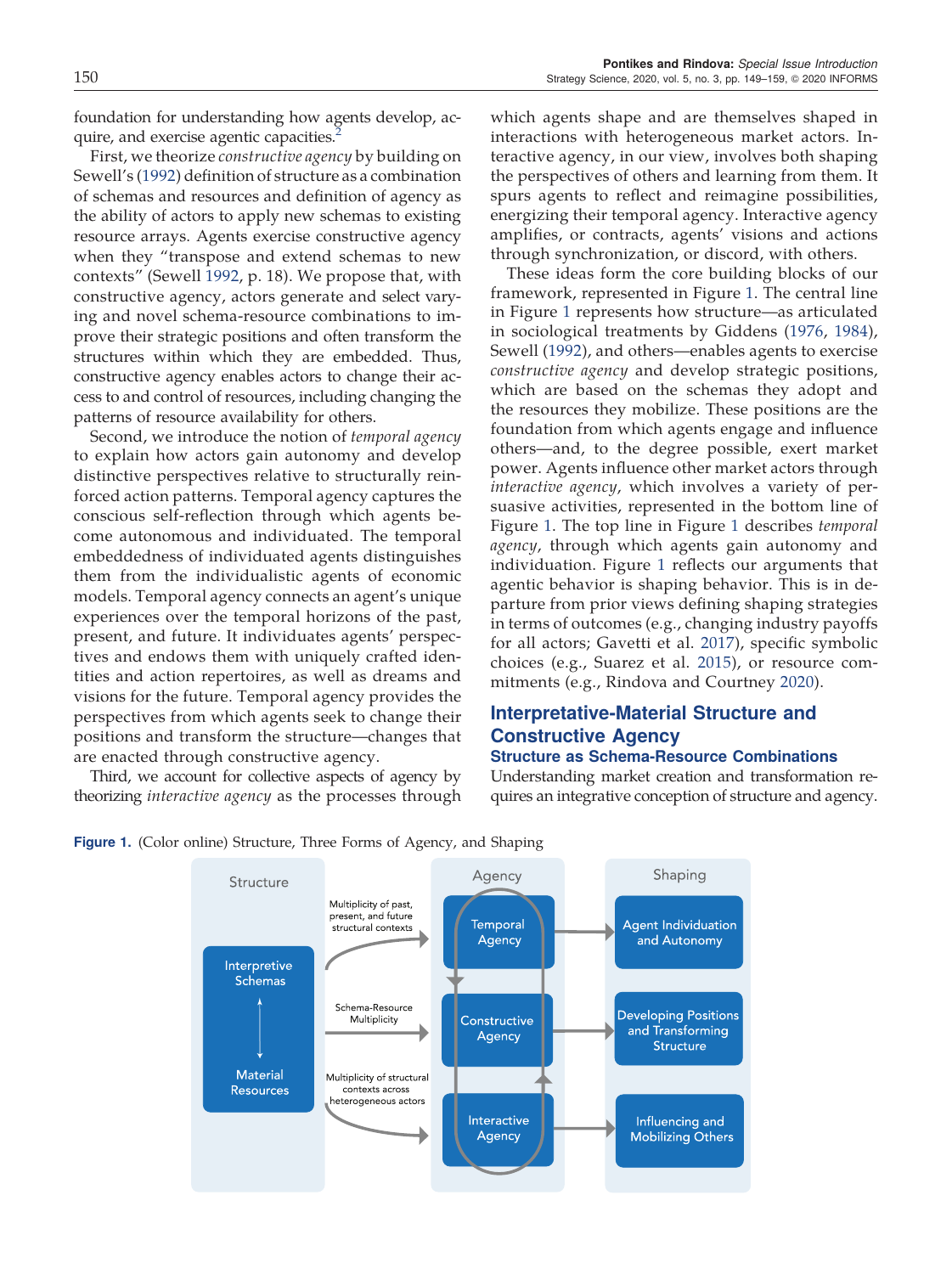Sociological theories that describe structures and agency as mutually constitutive (Giddens [1984](#page-10-3), Sewell [1992](#page-11-6), Emirbayer and Mische [1998](#page-10-7)) provide the theoretical foundation for such integration. These ideas have been central to conceptualizing how institutions are created, altered, and reproduced (for a discussion, see Barley and Tolbert [1997,](#page-10-8) Seo and Creed [2002,](#page-11-8) Garud et al. [2007](#page-10-9), Micelotta et al. [2017,](#page-11-9) and Cardinale [2018\)](#page-10-10). Giddens [\(1976](#page-10-6), p. 161) introduced the core idea that "structures must not be conceptualized as simply placing constraints on human agency, but as enabling." Sewell [\(1992](#page-11-6), p. 19) further theorized structures as "sets of mutually sustaining schemas and resources." Schemas, he argued, are "virtual," resources "actual," and the relationship between them mutually constituted, so that "schemas are the effects of resources, just as resources are the effects of schemas" (Sewell [1992,](#page-11-6) p. 13).

This distinction differentiates resources as material, tangible, and observable (wood, bricks, people, and technology) from schemas as the knowledge—largely cultural and institutional—that enables actors to combine and use material resources. Sewell ([1992\)](#page-11-6) does not define schemas, but within the social sciences, a schema is well understood as a structured representation of an object, idea, or other stimuli (Hannan et al. [2019\)](#page-10-11). Schemas refer to "people's theories and concepts about theworld" (Fiske and Taylor [1991](#page-10-12), p. 98), and they organize both individual knowledge and collective cultural knowledge. Sewell [\(1992](#page-11-6)) refers to the latter, and DiMaggio [\(1997](#page-10-13), p. 269) defines cultural schemas as "knowledge structures that represent objects or events and provide default assumptions about their characteristics, relationships and entailments." Thus, structure comprises collective knowledge represented in cultural schemas that mobilize and remobilize resources in a mutually sustaining process (Rosa et al. [1999](#page-11-10), Weber et al. [2008,](#page-11-11) Anthony et al. [2016](#page-10-14)). Conversely, the absence of collective schemas impedes resource allocations. For example, Zuzul ([2019](#page-11-12)) shows how the ambiguity of "smart cities" schemas prevented actors from making concrete resource allocations toward their implementation.

Structure, therefore, is defined by the ongoing association between schemas and resources, or schema-resource pairings. This maps onto Rindova and Fombrun's ([1999](#page-11-1)) conception of strategic positions and market boundaries as based on two dimensions: one interpretational (schema) and the other material (resources). The relationship between these dimensions is dynamic but is stabilized by a reinforcing feedback loop, whereby schemas define consistent patterns of resource use, and resource allocations validate schemas. Routines, technologies, and settled business models fit this pattern (Gavetti and Porac [2018](#page-10-15)). As Sewell [\(1992](#page-11-6), p. 13) notes, "Sets of schemas and resources may

properly be said to constitute structures only when they mutually imply and sustain each other over time." Structure is the "sustaining relationship" between resources and schema: every structure is composed of schema-resource pairings, but not every schema-resource pairing is structure. This view of structure comports with the view of a market order as "a relatively sticky, well patterned, and evolving set of 'givens' that affect firms' competitive options and behavior at any given time" (Gavetti and Porac [2018](#page-10-15), p. 354).

A particular schema-resource combination is neither objectively determined (i.e., there is no one correct schema that matches to a particular resource array) nor singular (i.e., a schema-resource pairing is not exclusive). There are multiple structures at different social levels, schemas are transposable, structures intersect, and resources can take on different meanings. Agents can access multiple schemas and apply them in different contexts.

Adopting the notion of market structure as a schemaresource pairing provides a platform that accommodates market stability and agentic transformation. This framework allows for agents to adopt different schemaresource combinations while maintaining that market structures rest on collective knowledge and cultural schemas. Thus, this approach reconciles the individualistic view of markets as aggregations of individual actors, with the traditional conception of structure as common to all industry players. In addition, conflicts inherent in structure are opportunities for constructive agency, spurring creative and transformative processes that motivate actors to identify and construct new value-creating schema-resource pairings.

#### Constructive Agency

Structure constrains and enables agency by providing the rules and resources for competent and comprehensible action. Much prior research argues that market structures, and agents' positions within them, are sources of constraint. But a central insight from the sociological work on the duality of agency and structure is that agents are not "embedded" in structures in a deterministic way. According to Sewell ([1992,](#page-11-6) p. 19), agency is defined by "the actor's capacity to reinterpret and mobilize an array of resources in terms of cultural schemas other than those that initially constituted the array." Agents have access to multiple schemas and heterogeneous arrays of resources to which they "are capable of applying a wide range of different and even incompatible schemas" (Sewell [1992](#page-11-6), p. 17). In other words, the constraining effects of structure are limited by the multiple schemas actors can access and apply.

Inherent in this conception of structure are multiple transposable schema-resource pairings. Furthermore,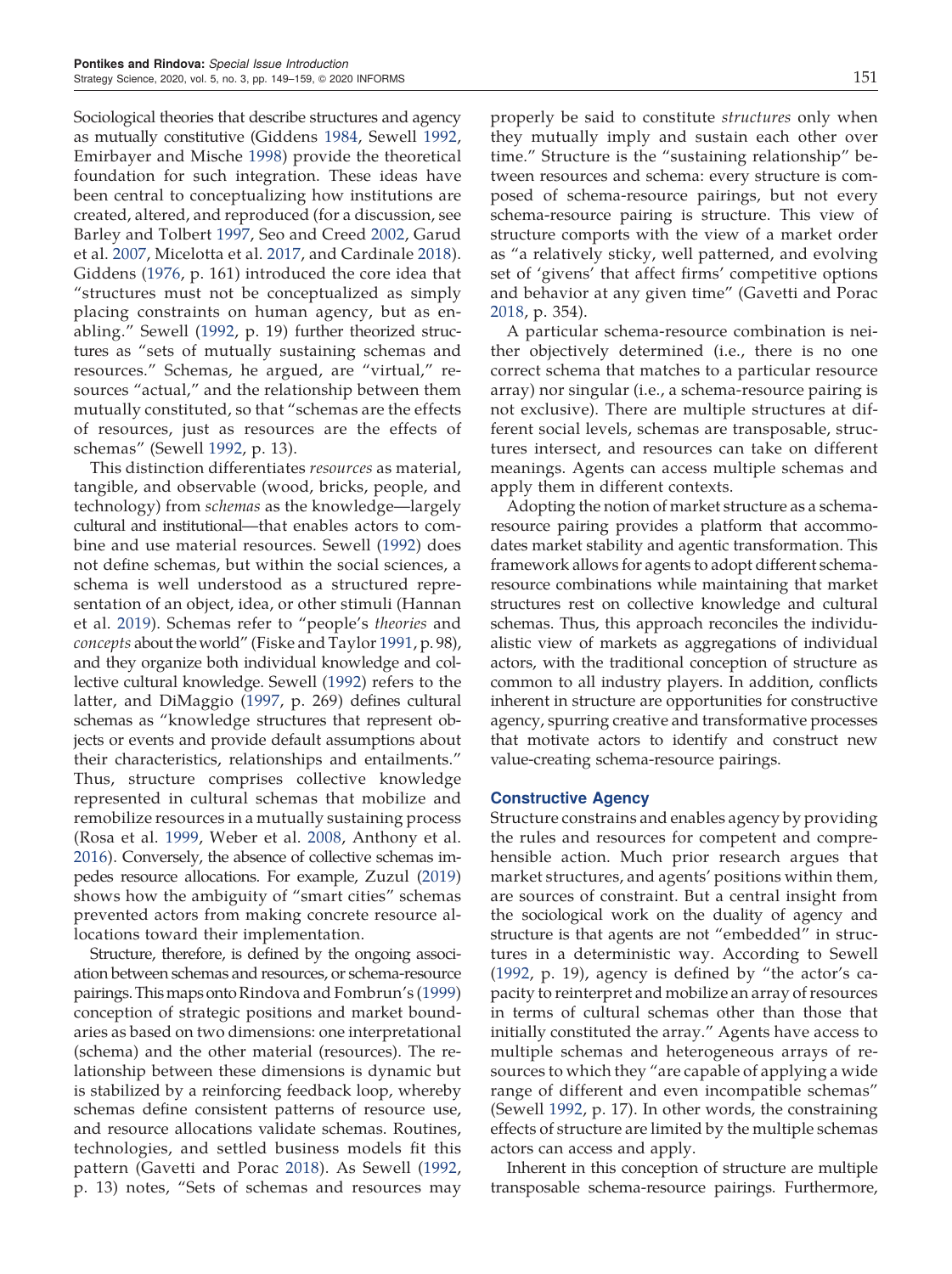conflicts across multiple schemas bring forth interpretive challenges for agents and become the basis for generating alternative possibilities (Emirbayer and Mische [1998\)](#page-10-7). We build on this idea and propose that the conflicts arising from imperfect fits between schema and resources motivate agents' varied and changing conceptions of the market order. Structure not only enables actors to act competently and effectively thereby reproducing it—but also presents agents with contradictions that lead them to take actions to modify schema-resource pairings. In doing so, agents shape the structure. As a result, competent agents not only navigate and leverage existing structures to their advantage in a given market order; they also have the capacity to transform the market order, provided they imagine compelling new alternatives. (We return to this point in our discussion of temporal agency.) The duality of agency and structures implies agency is constructive, not simply embedded.

Constructive agency rests in agents' ability to apply new schemas—by replacing or extending current ones—to mobilize resources and improve their strategic position. This may proceed as a Mendelian search process (Levinthal [2017\)](#page-11-13), where actors, starting in their position in market space, intentionally select promising schemas to project onto the resources they can mobilize, observe whether outcomes are improved, and iterate. Alternatively, agents may recombine existing schemas to derive new guiding principles for action and value creation. For example, Dalpiaz et al. [\(2016](#page-10-16)) show how Alessi, an Italian manufacturer of steel products for the kitchen, purposefully employed the logic of art to recast its products into objects of high design, thereby creating fundamentally new markets for designer kitchenware and introducing aesthetic design as a new dimension of competition in its industry. Bingham and Kahl ([2013](#page-10-17)) show that when the computer first emerged, groups developed a collective schema for the new object through schema assimilation, deconstruction, and unitization. Jacobides et al. ([2016\)](#page-10-18) describe how auto manufacturers contested and negotiated alternative industry-architecture schemas at the collective level and used those schemas to implement new, assetreducing, consumer-facing strategies at the firm level. Similarly, Barnett's ([2008,](#page-10-19) [2017\)](#page-10-20) concept of metacompetition—competition to define the logics of competition within a market—can be understood as firms engaging in conceptual conflicts to assert preferred cultural schemas and reinterpret resources in their terms. More generally, strategic cognition research emphasizes how managers' schemas affect how resources are understood and valued, influencing the capabilities firms develop (Tripsas and Gavetti [2000](#page-11-14), Kor et al. [2007](#page-10-21)). Recent work also shows how strategists regenerate their schemas to develop novel

conceptions of products, strategies, business models, and opportunities (Benner and Tripsas [2012](#page-10-22), Martins et al. [2015](#page-11-15), Gavetti and Menon [2016\)](#page-10-1).

## Individuated Agents and Temporal Agency Temporal Agency

Within the duality of agency and structure, agency rests on the ability to decouple current schemas-inuse and the resources available. Agents accomplish such decoupling by selecting among multiple cultural schemas available to them and by transposing schemas across contexts.<sup>[3](#page-10-23)</sup> Strategy research on analogical reasoning has shown how transposing schemas is used to create new business models (Martins et al. [2015](#page-11-15)) and transform industries (Gavetti and Menon [2016](#page-10-1), Jacobides et al. [2016\)](#page-10-18). The ability to strategically draw on different cultural schemas is a fundamental agentic competence (Sewell [1992](#page-11-6)) that enables constructive agency. However, it is important to emphasize that such decoupling is not without risks. Novel schemas, especially those derived from analogies (Gavetti and Rivkin [2005](#page-10-24)), may not generate the expected and desired resource flows and recombinations. (See Jacobides et al. [\(2016\)](#page-10-18) for an example of a failed attempt at schema repairing in the auto industry.)

Beyond the uncertain effects of transformative efforts, constructive agency alone leaves open the following question: "How are social actors . . . capable (at least in principle) of critically evaluating and reconstructing the conditions of their own lives?" (Emirbayer and Mische [1998,](#page-10-7) p. 963). To answer that question, Emirbayer and Mische [\(1998](#page-10-7), p. 964) proposed a view of agency "as composed of variable and changing orientations within the flow of time." They reconceptualized agency as a temporally embedded process, "informed by the past (in its habitual aspect), but also oriented toward the future (as a capacity to imagine alternative possibilities) and toward the present (as a capacity to contextualize past habits and future projects within the contingencies of the moment)" (Emirbayer and Mische [1998](#page-10-7), p. 963). Subsequent work on the temporality of agency has argued that these different temporal horizons not only present agents with different views of structure but also involve different cognitive processes through which past experience, present-day concerns, and future visions and imagining are integrated (Rindova and Martins [2018b\)](#page-11-16).

Our conceptualization of temporal agency draws on different treatments of the temporal aspects of cognition and behavior. $4$  Specifically, the concept of temporal focus (Nadkarni and Chen [2014\)](#page-11-17) considers "the extent to which people characteristically devote their attention to perceptions of the past, present, and future" (Shipp et al. [2009,](#page-11-18) p. 1); temporal cognition describes the distinct cognitive processes associated with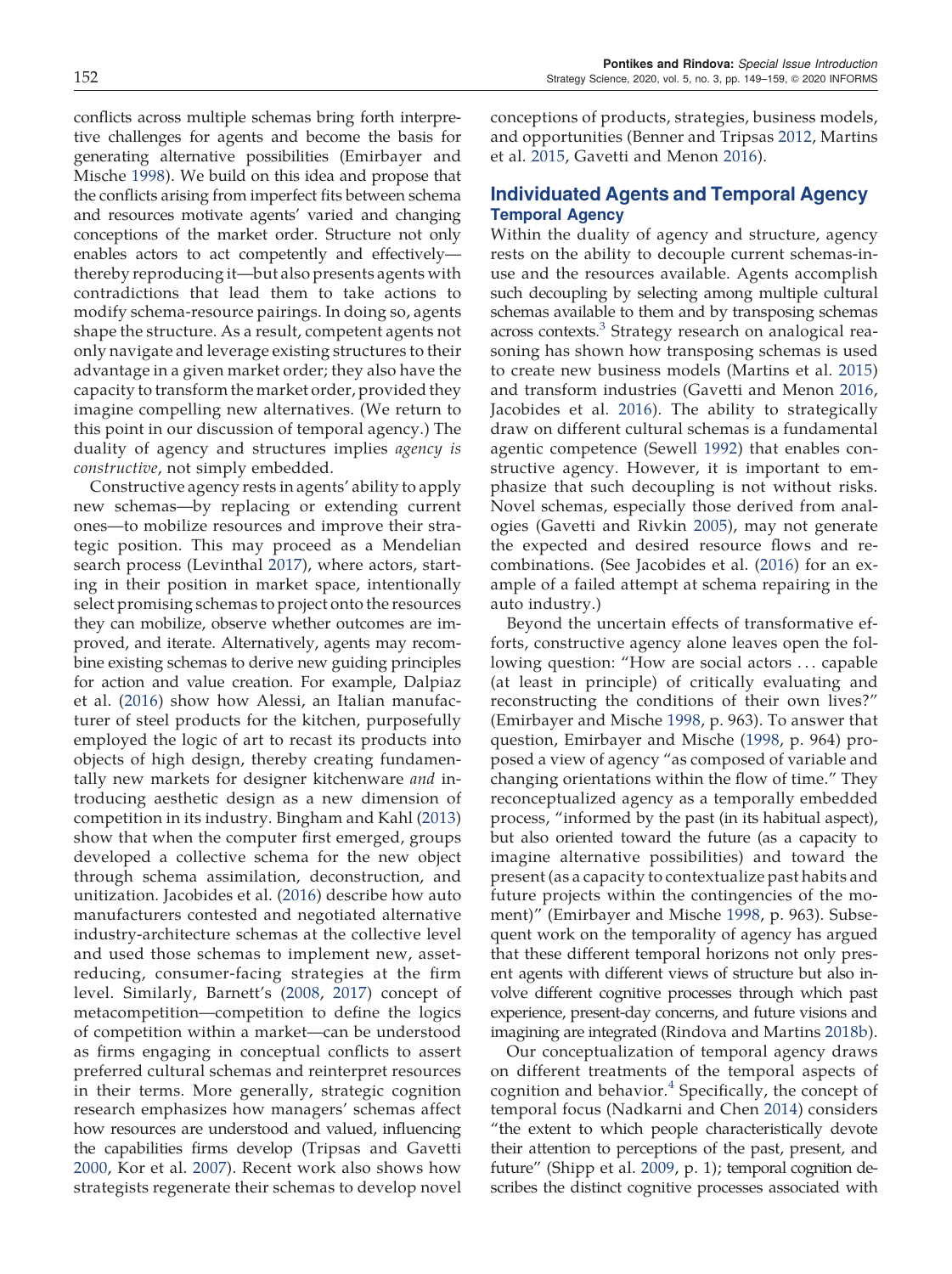each temporal horizon—for example, schematic information processing, judgement, and imagination (Rindova and Martins [2018b](#page-11-16)); and cross-temporal sensemaking addresses the different ways in which actors give meaning to the past and derive its implications for the future (Ravasi et al. [2019](#page-11-19)). At the collective level, temporal work describes how actors resolve differences and connect their interpretations of the past, present, and future in strategic accounts that guide action (Kaplan and Orlikowski [2013](#page-10-26)), and temporal bricolage addresses how actors negotiate different conceptions of time (Reinecke and Ansari [2015\)](#page-11-20). Organizational research on temporal agency is in its infancy, but the emerging literature shows that the various processes of temporal work, temporal focus, cross-temporal sensemaking, and mental time travel enable agents to reevaluate and reconsider their current structural contexts.

We build on these ideas to theorize (a) how the different temporal orientations suggested by Emirbayer and Mische ([1998\)](#page-10-7) affect how agents realign schemas and resources and (b) how agents connect their unique experiences across temporal horizons to "craft the self" and become individuated—that is, how they develop autonomous perspectives, as well as distinctive identities and action repertoires. These agentic processes are depicted in the top row of Figure [1](#page-2-0).

Thus, we view temporal agency as encompassing two related but distinct processes. The first is consistent with Emirbayer and Mische's ([1998](#page-10-7), p. 1003) ideas that agency involves three temporally directed agentic orientations and that, "as actors alter or shift between their agentic orientations, ... they may increase or decrease their capacity for invention, choice, and transformative impact in relation to the situational contexts within which they act." The second process builds on neuroscience and psychological research on "mental time travel" (Suddendorf and Corballis [2007\)](#page-11-21), and it describes how individuals connect their unique experiences across past, present, and future to craft an individuated selves. We discuss each in turn.

#### Temporal Orientation

Emirbayer and Mische ([1998](#page-10-7)) put forth three temporally directed agentic elements. First is an iterational element, past oriented and habitual, where agents reactivate "past patterns of thought or action," thus "giving stability and order to social universes and helping to sustain identities, interactions, and institutions over time." Second is a perceptive, evaluative element, present oriented, which enables actors to respond to demands and ambiguities of present situations. Third is a projective element, future oriented and encompassing "the imaginative generation by actors of possible future trajectories of action, in

which received structures of thought and action may be creatively reconfigured" (Emirbayer and Mische [1998](#page-10-7), p. 971).

The above-mentioned organizational and psychological research on temporality offers some refinements to these core ideas. First, past orientations not only are habitual but can also be reflective, involving reassessment of the effectiveness and value of schema-resource combinations over time (Dalpiaz et al. [2016](#page-10-16)). Furthermore, individual and organizational histories represent unique stocks of knowledge and cherished historical identities that serve as resources for agency (Ravasi et al. [2019](#page-11-19)). Second, present-oriented processes involve attending to unfolding situations that present opportunities for interventions to either protect the status quo or support emerging change (Reinecke and Ansari [2015\)](#page-11-20). Third, in contrast to the adaptive processes that react and respond to present situations, future-oriented "prospective cognition focuses on the generative cognitive mechanisms that enable radical cognitive shifts and leaps of imagination" (Rindova and Martins [2018b](#page-11-16), p. 174). Future orientations differ significantly in the futures they project. Near futures tend to be represented in practical terms, as contexts of risk or uncertainty (Rindova and Courtney [2020,](#page-11-4) Zuzul and Tripsas [2020\)](#page-11-22), whereas distant futures are often represented as imagined possibilities fraught with ambiguity (Augustine et al. [2019](#page-10-27), Zuzul [2019\)](#page-11-12).

#### Individuated Agents

Temporal agency not only involves different ways of relating to the present context from the perspective of the past, present, or future but also inner-directed cognitive processes involved in crafting a strategically individuated self. Through a process termed "mental time travel," the past provides the scripts and schema that enable mental simulation of future scenarios, ranging from mundane next steps on a to-do list, to imagining future worlds (Suddendorf and Corballis [2007](#page-11-21), Szpunar et al. [2014\)](#page-11-23). This self-reflexive process rests on inner-directed cognitive processes that orient cognition away from representing and acting upon the external environment (Gavetti and Levinthal [2000](#page-10-28)) and toward the self. Neuroscience and psychology research present evidence that when people's minds are not working on a specific task, they engage in spontaneous inner-oriented cognition, such as recollecting the past, planning for the future, and reflecting on oneself (Buckner and Carroll [2007\)](#page-10-29). By shifting cognitive processing away from environmental stimuli and task demands, these processes support the development of autonomous (by which we mean based on inner-directed, self-referential processes) perspectives, value orientations, and action repertoires. These processes individuate the self by connecting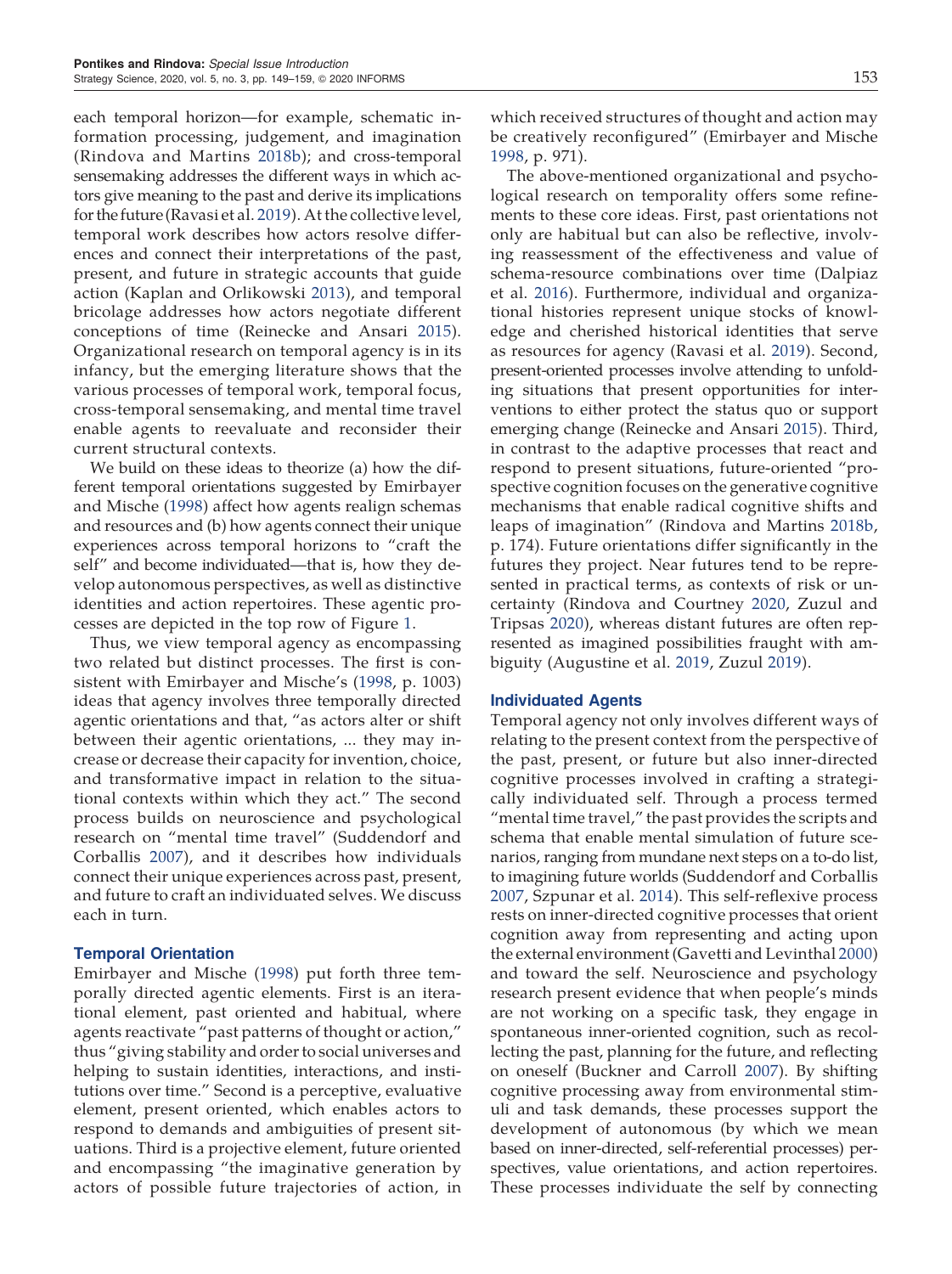our past and future selves, reflecting on past accomplishments and challenges across time and space, and formulating personally meaningful versions of the future.

These individuated lenses inform how agents relate to existing schema-resource pairings and how they draw on them to shape future possibilities. Agentic choice, in our view, is also a choice about what aspects of the environment to take as "givens" and what aspects to reconstruct imaginatively through envisioning new possibilities. These individuated identities and action repertoires give rise to different approaches and, ultimately, different ways actors shape the environment—whether they take actions to stabilize, modify, or transform a given market order (Gavetti and Porac [2018](#page-10-15)). Temporal agency therefore can influence the transformative capacities of agents as well as the content of their transformative agendas.

#### Market Spaces and Interactive Agency

Although agency is exercised by individuals—and the organizations they represent and lead—it is also collective because reworking schemas and remobilizing resources are "always acts of communication with others" (Sewell [1992,](#page-11-6) p. 21). Agency requires the ability "to coordinate one's actions with others and against others, to form collective projects, to persuade, to coerce, and to monitor the simultaneous effects of one's own and others' activities" (Sewell [1992](#page-11-6), p. 21). Multiple intersecting structures provide different pathways through which agents can mobilize and persuade others of their changing conceptions (Dalpiaz et al. [2016](#page-10-16)). The collective nature of agency implies both opportunities to influence others—and amplify the agent's agendas through collective action—and demands to navigate conflict and contestation (Jacobides et al. [2016](#page-10-18), Lee et al. [2018\)](#page-11-0). These ideas suggest the importance of our third agentic process, interactive agency, which addresses how agents shape and are shaped in interactions with heterogeneous market actors.

#### Market Spaces

To build a theory of interactive agency, related to structure, we first position agents with respect to structures in a space in which they interact. We bring agents and structure together in a market space, which consists of actors, their positions, and relations between them (Abbott [2005](#page-10-30)). Market space accommodates both structure and agency: structure based on actors' strategic positions defined by the schemaresource combinations they adopt (or acknowledge) and agency in that actors can move within the space (Liu and Emirbayer [2016](#page-11-24)). In our view, a market space

comprises heterogeneous actors; it includes various stakeholders and intermediaries, consistent with the perspective of markets as embedded in organizational fields (DiMaggio and Powell [1983,](#page-10-31) Rindova and Fombrun [1999](#page-11-1), Pontikes [2018\)](#page-11-3). The structure of a market space is defined by actor positions: individually, as competing firms with specific strategic positions (e.g., encompassing market shares, resource profiles, and business models), and in aggregate, as a field including different types of organizations, connected by different interdependencies (e.g., supplier and buyer relationships). The space is further ordered by market and competitive categorization schemes.

As noted at the outset, market spaces are typically defined as relatively fixed structures that stabilize interactions (e.g., Liu and Emirbayer [2016](#page-11-24), Lee et al. [2018](#page-11-0), and Hannan et al. [2019\)](#page-10-11). Even when structural change is acknowledged, scholars implicitly or explicitly assume structures are sticky enough to assume as relatively fixed (e.g., Gavetti and Porac [2018](#page-10-15)). A fixed structure allows researchers to measure similarity between positions in the space and thus between agents in positions, which is especially important for empirical measurement and formal models (Hannan et al. [2019](#page-10-11)).

We conceive of market space as linked to our conception of structure, a schema-resource pairing. This does not comport with a fixed, universal market space. In the view of structure we emphasize, the coupling of resources (actual) and schemas (virtual) determines similarities between positions in the space and dimensions of evaluation (what is valued, as well as relative values along a dimension). Agents can have positions in multiple market spaces, but the relations among actors, as well as the comparisons among their positions, are defined within the fo-cal space.<sup>[5](#page-10-32)</sup> Market spaces are based on collective, cultural schemas, not individual agent schemas, but agents can generate new and unique schemas and apply and promote those to the collectively defined market space. For example, Pontikes ([2012](#page-11-25)) shows that "market maker" actors, with the goal of shaping markets, project different value dimensions onto ambiguous categorical definitions, compared with "market taker" actors. The shaping processes we associate with interactive agency, discussed next, address how actors seek to influence others to adopt new schema-resource pairings. Shaping provides agents with another way to "move" to an improved position: by reconfiguring the market space and altering collective interpretations of value and resources—and thus the dimensions of evaluation (also see Gavetti et al. ([2017\)](#page-10-2) and Rindova and Martins [\(2018a](#page-11-26))).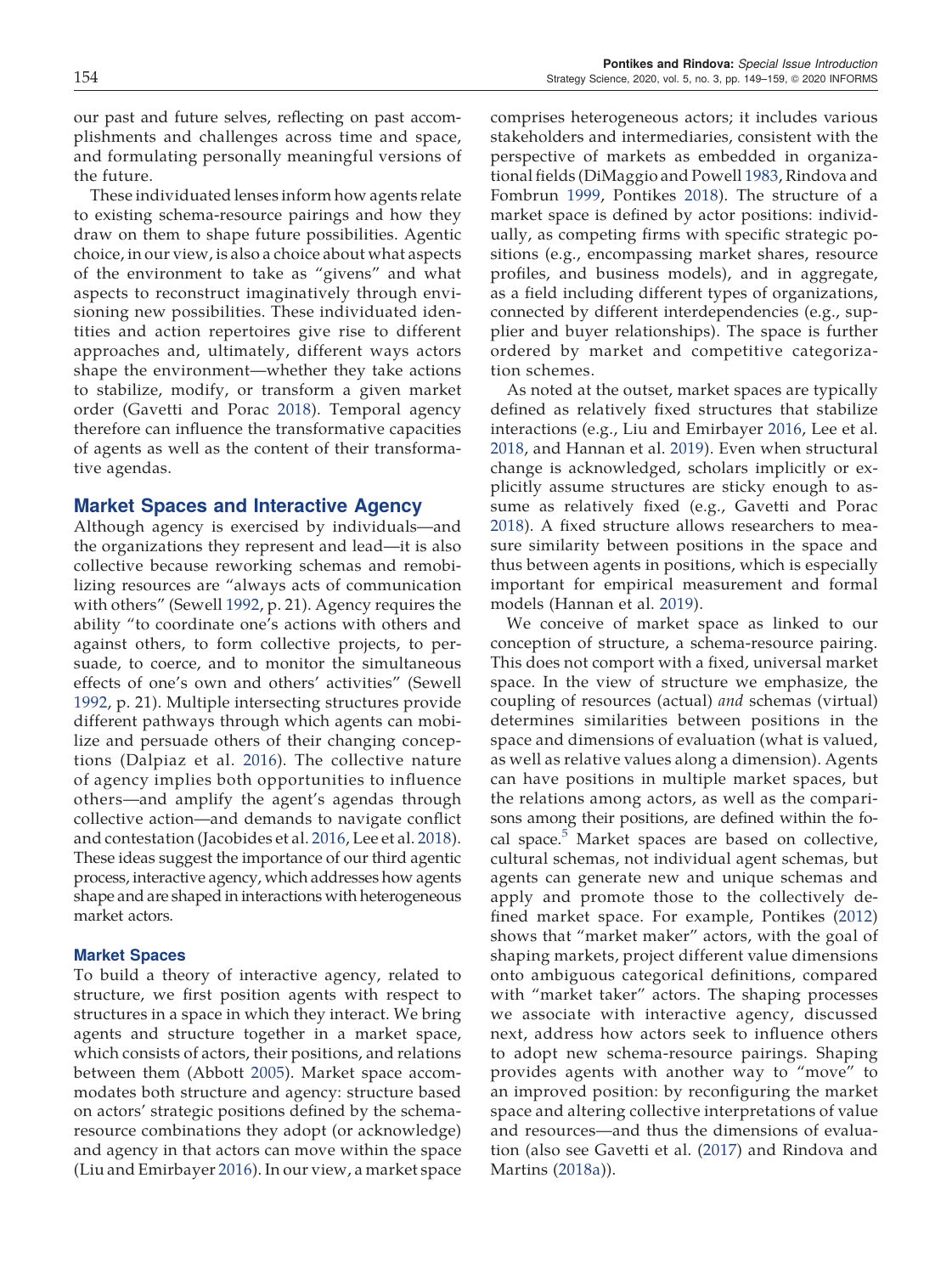#### Interactive Agency

As the foregoing discussion highlights, interactional and relational spaces are often understood in structural terms, where structure is typically defined by relevant resources. Such a structural analysis has received considerable attention in research on social and strategic networks, ecosystems, and market cat-egories (Pontikes and Hannan [2014](#page-11-27), Kovács and Hannan [2015,](#page-11-28) Adner [2017](#page-10-33), Jacobides et al. [2018](#page-10-34), Hannan et al. [2019\)](#page-10-11).

Our focus, by contrast, is on markets as interaction contexts. Understanding markets as organizational fields comprising heterogeneous agents requires attention to understanding interactions, which are the dynamic processes through which actors relate. Greater actor heterogeneity is associated with greater heterogeneity of relations (Liu and Emirbayer [2016\)](#page-11-24) and with greater dynamism in these relations (Hannah and Eisenhardt [2018](#page-10-35), Jacobides et al. [2018\)](#page-10-34). In our view, interactions with actors in heterogeneous positions and roles bring forth mismatches, frictions, and alternative visions of schema-resource pairings that are the basis for transformative intention and shaping actions among actors. Heterogeneity in positions and roles increases the propensity of such agentic moves.

Interactive agency describes the processes through which agents shape the resource allocation processes of others, aimed at increasing support for an agent's preferred schemas. Interactive agency is thus the expression of agents' transformative intentions that temporal agency generates. This can include introducing new technologies or business models that change actor interdependencies or changing the schemas through which relationships and resources are interpreted. Rosa et al. ([1999\)](#page-11-10) show the emergence of a collective market schema for the minivan through interactions among consumers and producers, mediated by the media. Ecosystems research provides ample evidence of changing schemas to change ecosystem structures (Hannah and Eisenhardt [2018\)](#page-10-35) and of concerted strategies to bring alignment among varied and valuable—but not necessarily structured—complementarities (Gawer [2014](#page-10-36), Adner [2017\)](#page-10-33). More generally, Liu and Emirbayer ([2016,](#page-11-24) p. 74) argue, "As the scope and intensity of social processes such as boundary work, exchange, and power struggle vary from one social space to another, some spaces might appear more competitive, others more cooperative, yet others more conflictual."

These dynamics highlight an important tension in the exercise of interactive agency. On the one hand, actors' positions in market spaces provide the foundation of their shaping intentions and capacities, including their market power and influence. On the other hand, outcomes—and in our view, even actions and intentions—are also influenced by the shaping efforts of heterogeneous others. As Emirbayer ([1997](#page-10-37), p. 294) has argued, "Viewed internally, agency involves different ways of experiencing the world. ... Viewed externally, it entails concrete transactions within relational contexts. . . . Agency is always a dialogic process . . . with others in collectively organized action contexts, temporal as well as spatial." Agency therefore gives market spaces their fundamentally dynamic character as settings for shaping processes of persuasion.

Persuasion is a broad term that refers to influence directed toward others' beliefs, attitudes, intentions, motivations, and behavior. With strategy scholars' growing interest in endogenous environments, persuasive strategies are receiving more attention. Shaping through persuasion has been related to changing the expected payoffs of the strategy a firm has chosen to pursue (Gavetti et al. [2017](#page-10-2)), as well as increases in the value a focal firm can claim and capture (Cattani et al. [2018](#page-10-0)). For example, Grodal et al. [\(2015](#page-10-38)) and Suarez et al. ([2015](#page-11-7)) analyze the coevolution of technologies and categories in the automotive sector and show that some firms "engage in active, symbolic management in order to shape stakeholders' perceptions" (Suarez et al. [2015,](#page-11-7) p. 445). Such firms, they argued, "may emerge as the industry's categorical referents but may also run the risk of being locked into a specific categorical position that fails to gain traction" (Suarez et al. [2015](#page-11-7), p. 445). Persuasive techniques may affect a firm's categorical position as well as the content of the category itself (Rindova et al. [2007,](#page-11-29) Pontikes [2018](#page-11-3)).

The effects of persuasion extend beyond the firm's position to affect market-level outcomes. Carroll and Swaminathan [\(2000](#page-10-39)) show that advocacy among craft beer activists, producers, and consumers led to a novel cultural schema of artisanal authentic production that advantaged microbrewers. Rindova and Fombrun ([2001\)](#page-11-30) show how specialty coffee entrepreneurs combined resource and identity claims to attract new stakeholders to the specialty coffee niche. Weber et al. ([2008\)](#page-11-11) show how actors in the emerging grass-fed beef niche employed oppositional cultural codes to devalue the incumbent schema-resource pairings and increase the value of the alternative schemaresource pairings they sought to promote. These examples suggest that the persuasive processes of interactive agency may be understood through the lens of social movement mobilization. In fact, Rao and Dutta ([2018](#page-11-31)) argue that great strategies arise from firms becoming relationally embedded in identity movements.

Shaping interactions are bidirectional. Agents learn from those with whom they interact, both about new schema-resource pairings and their resource relocation effects (see Alvarez and Barney [2007\)](#page-10-40). Engagement with a variety of cultural schema applications builds the agent's repertoire, or toolkit, and thus expands the actor's options and capacities to envision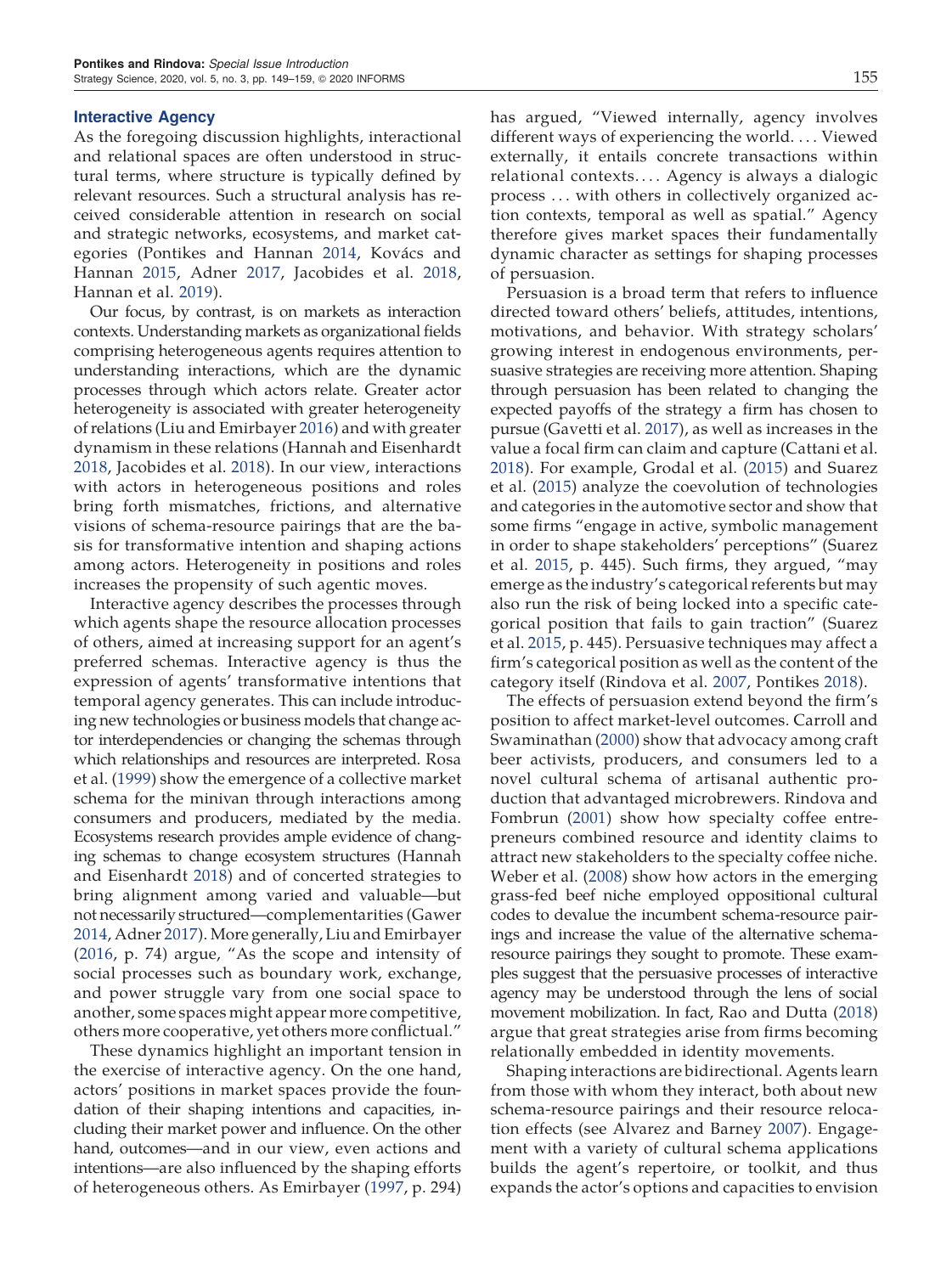and enact possible trajectories of action (Rindova et al. [2011](#page-11-32)). Interactions also present opportunities for actors to adopt schema-resource pairings that are less than suitable in their context. Such mismatches create and expose new contradictions and oppositions, reinvigorating efforts to transform. More than specific outcomes, interactive agency contributes to social reconstitution of agents. In Abbott's ([1995,](#page-10-41) p. 863) evocative terms, "Previously-constituted actors enter [transactions] but have no ability to traverse [them] inviolable. . . .What comes out are new actors, new entities, new relations among old parts."

## New Insights: The Special Issue

The articles in this special issue bring new insights to how firms create and transform markets, from different theoretical perspectives and at different levels of analysis. Our introductory essay provides a broad theoretical foundation for firms' shaping strategies, based on how structure enables agency. We theorize three agentic processes: constructive agency, where actors leverage multiplicity of schemas and structural contexts to advance novel schema-resource combinations; temporal agency, which underlies agent individuation and autonomy, providing them with distinctive perspectives and action repertoires; and interactive agency, where actors influence and mobilize heterogeneous others with divergent, and often conflicting, perspectives.

The special issue papers deepen and broaden these ideas, forming a rich tapestry of how firms shape and transform markets. The first two papers, by Engler et al. [\(2020\)](#page-10-42) and Ozcan and Hannah ([2020\)](#page-11-33), bring into focus a core tension in industry disruption and creation—the frictions and conflicts between innovating actors and key decision makers entrenched in the status quo. Although the constraints facing visionaries are familiar, the papers shed new light on the dynamics of change and transformation, including the value of divergent managerial beliefs and the consequences of their fit and misfit with existing organizational structures and decision premises. The next two papers, by Moeen et al. ([2020](#page-11-34)) and Struben et al. [\(2020](#page-11-35)), offer indepth analyses of the dynamics of knowledge generation and aggregation and of resource allocation, respectively, during industry emergence and market creation. These analyses offer comprehensive and dynamic views of schema emergence and the resource allocation processes that underlie the intertwining of agency and structure in market creation and transformation. The final paper by Ricart et al. ([2020\)](#page-11-36) brings a broader lens to these ideas by attending to stakeholder mobilization and contestation, and firm strategies for managing them.

Engler et al. ([2020\)](#page-10-42) develop a history-friendly simulation of the emergence of the minivan product market niche to examine the complex interdependencies between agency and structure in the context of new market creation. They deepen theories of agency, directly engaging with how distinctive managerial beliefs as individual-level schemas combine with firmlevel structures, including incentives and capabilities, to effect market transformation. They join simulation and historical case analysis methods to provide unique insight into how these factors could have led to "alternative histories" for market emergence. Their use of a fractal landscape model enables them to compare the alternative histories of whether the minivan innovation champions Harold Sperlich and Lee Iacocca remained at Ford, moved to Chrysler, or left the industry altogether. Results show that different agentstructure combinations of innovating leaders and firm environments lead to market-changing minivan rollouts. Methodologically, the paper showcases the role of counterfactual thinking as a means to reimagine the past—a core cognitive process in temporal agency. Analytically, the paper holds important insights for research on agency and structure at individual versus organizational levels of analysis. Imagination and risk seeking, the paper suggests, may lead firms on pathways that differ from the ones that follow systematic resource allocation processes that often impede incumbents' ability to shape and transform.

The question of how incumbents navigate an industry in the process of being transformed is the subject of the Ozcan and Hannah's ([2020\)](#page-11-33) study of how five global consumer goods manufacturers respond to the emergence of social media advertising. The paper presents an in-depth qualitative study of these firms' attempts to integrate social media into their advertising activities, documenting their repeated efforts to understand and act on the implications of the new technology by simultaneously preserving and changing existing supply structures. Conflicting interpretations, market power, and resource allocation trade-offs all contribute to what the authors aptly call "a catch-22 situation" defined by being "unable to replace existing suppliers to 'make room' for the new technology but unable to realize its value unless they do" (p. 194). The study powerfully shows the intertwining of constructive agency oriented to updating schema-resource combinations in the face of market disruption, and the interactive agency required to shape the beliefs and integrate behaviors of heterogeneous actors—in this case, old and new suppliers, with competing interests and incompatible schema-resource positions.

Moving the analysis from the agents—individuals and firms—to interacting collectives, Moeen et al. ([2020](#page-11-34)) open up an expansive vista into the complex processes of industry emergence over multiple milestones. Drawing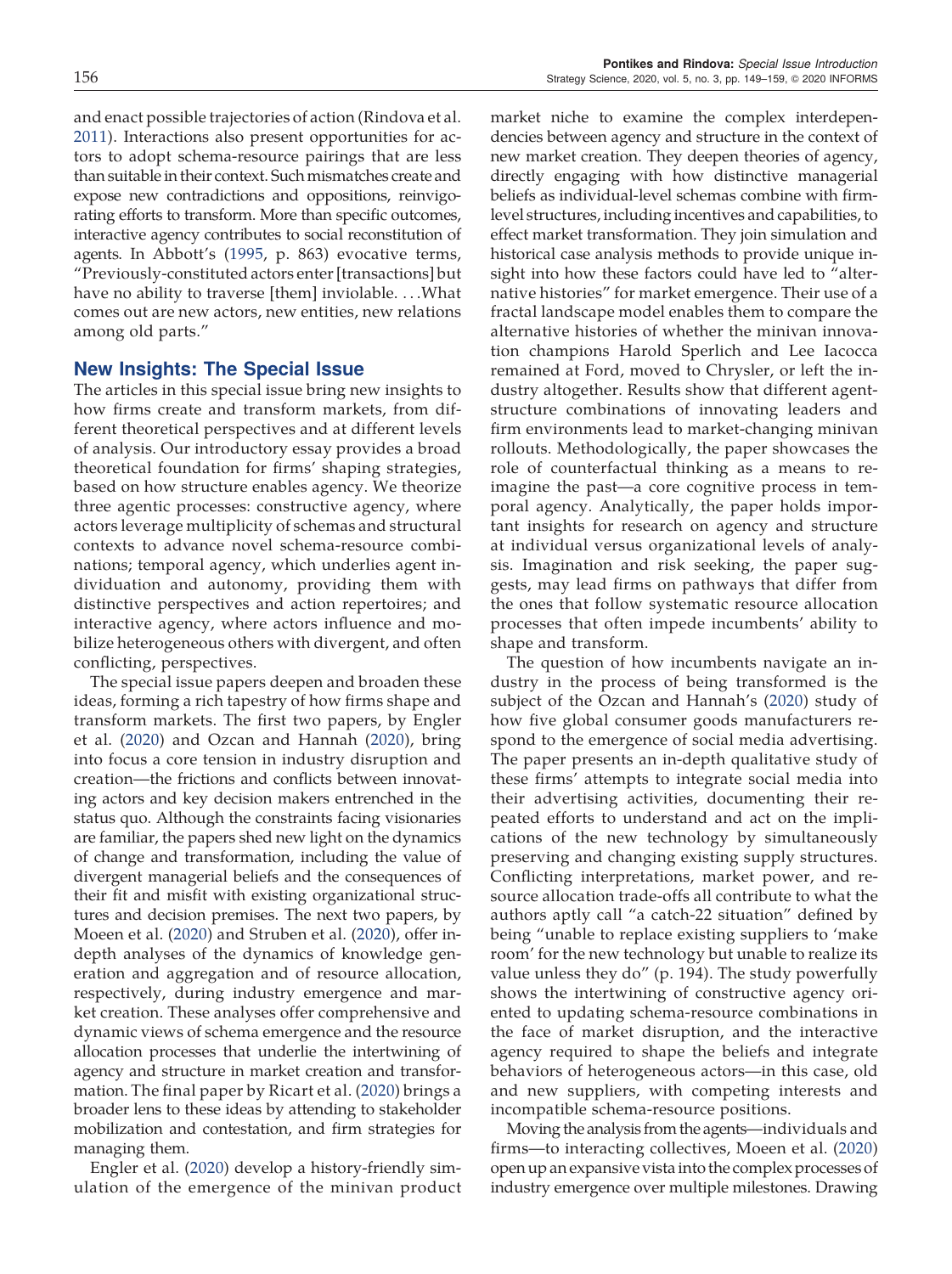on a rich base of empirical studies, the authors take the reader on an expansive journey into the context of market creation and industry emergence associated with major technological breakthroughs. In doing so, the authors offer three novel sets of foundational understandings about the multiple complexities of industry emergence. First, they recognize how multiple uncertainties—technological, market, ecosystem, and institutional—interact and shift over time. Second, they theorize the distinct processes of knowledge generation and aggregation, at both actor and collective levels of analysis, that are required for each milestone to occur. Third, they identify the changing cast of actors and mechanisms of interconnectivity at each emergence stage. Combined with the incorporation of findings across a large number of empirical studies, the paper offers a comprehensive articulation of the dynamics of knowledge generation through which new markets and industries emerge.

The fourth paper in the special issue by Struben at al. [\(2020](#page-11-35)) deepens our understanding of the resource side of market creation and structuration, highlighting the multiplicity of resource allocation dynamics. The authors posit a core resource-allocation dilemma that agents involved in market creation face: to allocate their limited resources to building firm capabilities or to developing market infrastructure. They then consider how individual allocation decisions aggregate to determine the difference between virtuous and vicious cycles of collective action. Using system dynamics simulations, well suited for exploring conditions that lead to tipping points, the paper examines market- and actor-related characteristics that lead to higher or lower collective action thresholds. Positing the substitutability and heterogeneity of initial resources as key variables, the authors contrast the baseline preference for privately oriented resource allocation with various scenarios of collective action and market creation. When resources are highly substitutable, their simulation uncovers the expected relationship, where increases in heterogeneity reduce collective action problems. However, when resources are not substitutable, heterogeneity in initial resources can exacerbate collective action problems, as a result of resource misalignment. They further show that interactive agency alters these dynamics, as it affects actors' ability to anticipate others' contributions. In this way, this paper brings into focus how interactive agency shapes collective outcomes.

In the final paper in the special issue, Ricart et al. ([2020](#page-11-36)) broaden the lens and explore dynamics of market transformation by considering unintended consequences of platform business models. Platforms are a novel form for organizing market interactions and thus pose new questions and challenges to understanding—and managing—firm interactions with stakeholders and

the public at large. The paper suggests a new type of boundary between firms and stakeholders, viewed as local insiders and local outsiders, and identifies a set of strategies for navigating this boundary. Core to this study are the conflicts and contradictions generated by novel schemas for value creation and capture by platforms. This paper incorporates a social movement perspective on stakeholder mobilization, and it offers a novel and expansive understanding of interactive agency. The authors propose a relational business model design as a solution, which includes a multisided structure, an inclusive stakeholder value proposition, and ecosystem-centered governance as mechanisms.

### **Conclusion**

We set out a framework in which structure does not equate with stability; rather, structure and agency are jointly responsible for both stability and change. Structure holds the seeds of change because, as schemaresource pairings lose alignment and create frictions, the constraints and conflicts from within a structure motivate agents to imagine and enact new orders. Structure enables change because agents' future projections reinterpret, rewrite, and rework the schemas that support extant structures. Agency inhibits change when agents choose habitual actions and thus support the sustaining relationships between schemas and resources; it fosters change when agents imagine new schema-resource pairings. Market transformation arises from the interplay of structure and agency: constraints in structure motivate future-oriented projections of desirable alternatives, and agency is the choice to engage with these conflicts; imagine, envision, and recombine new actionable schemas; and mobilize resources to enact them.

Collectively, the contributions to this special issue shed new light on core issues in market creation and transformation. They identify and theorize a diverse set of processes that enrich our current understandings while opening avenues for further investigation. In doing so, they provide a robust theoretical platform for studying making creation and transformation (a) through a cognitive interpretative *and* material resource lens; (b) as dynamic, temporally, and contextually embedded processes; and (c) as sites of heterogeneity, multiplicity, and agentic shaping behaviors. The view that emerges from the special issue papers resonates with Shackle's ([2009,](#page-11-37) p. 428) notion of "kaleidic economics," emphasizing that in markets interpretations define facts and possibilities, and that dynamism and multiplicity continuously reveal new possibilities.

#### **Acknowledgments**

The authors have contributed equally and are listed in alphabetic order. They thank Dan Levinthal for his support and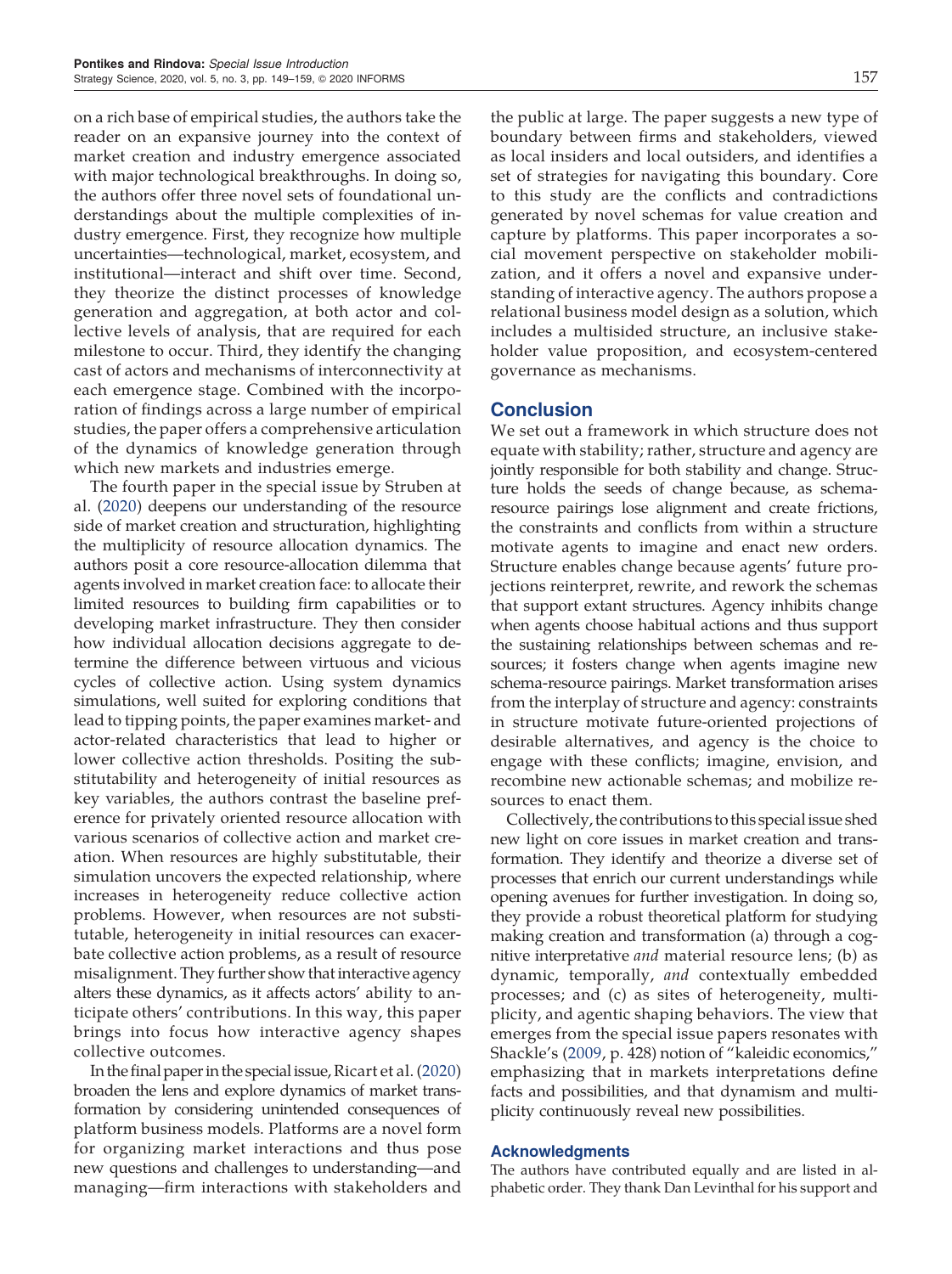many sparks of insight throughout the process and the development of this article. The authors also thank the special issue contributors included in this volume for their inspiring work and all of the reviewers for their constructive and timely feedback, making the development of the special issue a community project.

#### <span id="page-10-4"></span>**Endnotes**

<sup>1</sup> Our ideas extend prior work on agency as multifaceted (Garud et al. [2014](#page-10-43)) by developing an integrative model that specifies mechanisms across multiple agentic processes.

<span id="page-10-5"></span><sup>2</sup> Understanding agentic capacities as distinct from empirical action is central to understanding the notion of agency (Emirbayer and Goodwin [1994\)](#page-10-44).

<span id="page-10-23"></span><sup>3</sup> These ideas are similar to Swidler's [\(1986](#page-11-38)) view of culture as a toolkit and the related work on use of cultural resources for defining new strategies of action (Weber et al. [2008](#page-11-11), Rindova et al. [2011](#page-11-32)).

<span id="page-10-25"></span><sup>4</sup> Temporality has been discussed more generally in studies of market creation, including the rate of change in different market elements, windows of opportunity, timing of actions, and unfolding journeys (Garud et al. [2014,](#page-10-43) Nadkarni and Chen [2014](#page-11-17), Zuzul and Tripsas [2020](#page-11-22)).

<span id="page-10-32"></span> $^{\rm 5}$  This means the same agents can be more similar in one space than another. Comparing the similarities or distance between positions across spaces is not well defined, though in some situations it may be possible to project between spaces. Positions in multiple market spaces may reveal new and different schema-resource combinations, thereby strengthening an agent's constructive agency in a focal market space.

#### <span id="page-10-41"></span>**References**

<span id="page-10-30"></span>Abbott A (1995) Things of boundaries. Soc. Res. 62(4):857–882.

- Abbott A (2005) Linked ecologies: States and universities as environments for professions. Sociol. Theory 23(3):245–274.
- <span id="page-10-33"></span>Adner R (2017) Ecosystem as structure: An actionable construct for strategy. J. Management 43(1):39–58.
- <span id="page-10-40"></span>Alvarez SA, Barney JB (2007) Discovery and creation: Alternative theories of entrepreneurial action. Strategic Entrepreneurship J. 1(1–2):11–26.
- <span id="page-10-14"></span>Anthony C, Nelson AJ, Tripsas M (2016) "Who are you?. . . I really wanna know": Product meaning and competitive positioning in the nascent synthesizer industry. Strategy Sci. 1(3):163–183.
- <span id="page-10-27"></span>Augustine G, Soderstrom S, Milner D, Weber K (2019) Constructing a distant future: Imaginaries in geoengineering. Acad. Management J. 62(6):1930–1960.
- <span id="page-10-8"></span>Barley SR, Tolbert PS (1997) Institutionalization and structuration: Studying the links between action and institution. Organ. Stud. 18(1):93–117.
- <span id="page-10-20"></span><span id="page-10-19"></span>Barnett WP (2008) The Red Queen Among Organizations: How Competitiveness Evolves (Princeton University Press, Princeton, NJ).
- <span id="page-10-22"></span>Barnett WP (2017) Metacompetition: Competing over the game to be played. Strategy Sci. 2(4):212–219.
- Benner MJ, Tripsas M (2012) The influence of prior industry affiliation on framing in nascent industries: the evolution of digital cameras. Strategic Management J. 33(3):277–302.
- <span id="page-10-17"></span>Bingham CB, Kahl SJ (2013) The process of schema emergence: Assimilation, deconstruction, unitization and the plurality of analogies. Acad. Management J. 56(1):14–34.
- <span id="page-10-29"></span><span id="page-10-10"></span>Buckner RL, Carroll LC (2007) Self-projection and the brain. Trends Cognitive Sci. 11(2):49–57.
- Cardinale I (2018) Beyond constraining and enabling: Toward new microfoundations for institutional theory. Acad. Management Rev. 43(1):132–155.
- <span id="page-10-39"></span>Carroll G, Swaminathan A (2000) Why the microbrewery movement? Organizational dynamics of resource partitioning in the U.S. brewing industry. Amer. J. Sociol. 106(3):715–762.
- <span id="page-10-0"></span>Cattani G, Sands D, Porac JF, Greenberg J (2018) Competitive sensemaking in value creation and capture. Strategy Sci. 3(4):632–657.
- <span id="page-10-16"></span>Dalpiaz E, Rindova V, Ravasi D (2016) Combining logics to transform organizational agency: Blending industry and art at Alessi. Admin. Sci. Quart. 61(3):347–392.
- <span id="page-10-13"></span>DiMaggio PJ (1997) Culture and cognition. Annual Rev. Sociol. 23: 263–287.
- <span id="page-10-31"></span>DiMaggio PJ, Powell WW (1983) The iron cage revisited: Institutional isomorphism and collective rationality in organizational fields. Amer. Sociol. Rev. 48(2):147–160.
- <span id="page-10-37"></span>Emirbayer M (1997) Manifesto for a relational sociology. Amer. J. Sociol. 103(2):281–317.
- <span id="page-10-44"></span>Emirbayer M, Goodwin J (1994) Network analysis, culture, and the problem of agency. Amer. J. Sociol. 99(6):1411–1454.
- <span id="page-10-7"></span>Emirbayer M, Mische A (1998) What is agency. Amer. J. Sociol. 103(4):962–1023.
- <span id="page-10-42"></span>Engler DE, Cattani G, Porac J (2020) Studying the incubation of a new product market through realized and alternative histories. Strategy Sci. 5(3):160–192.

<span id="page-10-12"></span>Fiske ST, Taylor SE (1991) Social Cognition (McGraw-Hill, New York).

<span id="page-10-43"></span>Garud R, Gehman J, Giuliani AP (2014) Contextualizing entrepreneurial innovation: A narrative perspective. Res. Policy 43(7): 1177–1188.

- <span id="page-10-9"></span>Garud R, Hardy C, Maguire S (2007) Institutional entrepreneurship as embedded agency: An introduction to the special issue. Organ. Stud. 28(7):957–969.
- <span id="page-10-2"></span>Gavetti G, Helfat CE, Marengo L (2017) Searching, shaping, and the quest for superior performance. Strategy Sci. 2(3):194–209.
- <span id="page-10-28"></span>Gavetti G, Levinthal D (2000) Looking forward and looking backward: Cognitive and experiential search. Admin. Sci. Quart. 45(1):113–137.
- <span id="page-10-1"></span>Gavetti G, Menon A (2016) Evolution cum agency: Toward a model of strategic foresight. Strategy Sci. 1(3):207–233.
- <span id="page-10-15"></span>Gavetti G, Porac J (2018) On the origin of great strategies. Strategy Sci. 3(1):352–365.
- <span id="page-10-24"></span>Gavetti G, Rivkin JW (2005) How strategists really think: Tapping the power of analogy. Harvard Bus. Rev. 83(4):54–63.
- <span id="page-10-36"></span>Gawer A (2014) Bridging differing perspectives on technological platforms: Toward an integrative framework. Res. Policy 43(7): 1239–1249.
- <span id="page-10-6"></span>Giddens A (1976) New Rules of Sociological Method: A Positive Critique of Interpretive Sociologies (Hutchinson, London).
- <span id="page-10-3"></span>Giddens A (1984) The Constitution of Society: Outline of the Theory of Structuration (University of California Press, Berkeley).
- <span id="page-10-38"></span>Grodal S, Gotsopoulos A, Suarez FF (2015) The coevolution of technologies and categories during industry emergence. Acad. Management Rev. 40(3):423–445.
- <span id="page-10-35"></span>Hannah DP, Eisenhardt KM (2018) How firms navigate cooperation and competition in nascent ecosystems. Strategic Management J. 39(12):3163–3192.
- <span id="page-10-11"></span>Hannan M, Le Mens G, Hsu G, Kovacs B, Negro G, Polos L, Pontikes EG, Sharkey A (2019) Concepts and Categories: Foundations for Cultural and Sociological Analysis (Columbia University Press, New York).
- <span id="page-10-34"></span>Jacobides MG, Cennamo C, Gawer A (2018) Towards a theory of ecosystems. Strategic Management J. 39(8):2255–2276.
- <span id="page-10-18"></span>Jacobides MG, MacDuffie JP, Tae CJ (2016) Agency, structure, and the dominance of OEMs: Change and stability in the automotive sector. Strategic Management J. 37(9):1942–1967.
- <span id="page-10-26"></span>Kaplan S, Orlikowski WJ (2013) Temporal work in strategy making. Organ. Sci. 29(4):965–995.
- <span id="page-10-21"></span>Kor YY, Mahoney JT, Michael SC (2007) Resources, capabilities and entrepreneurial perceptions. J. Management Stud. 44(7): 1197–1212.